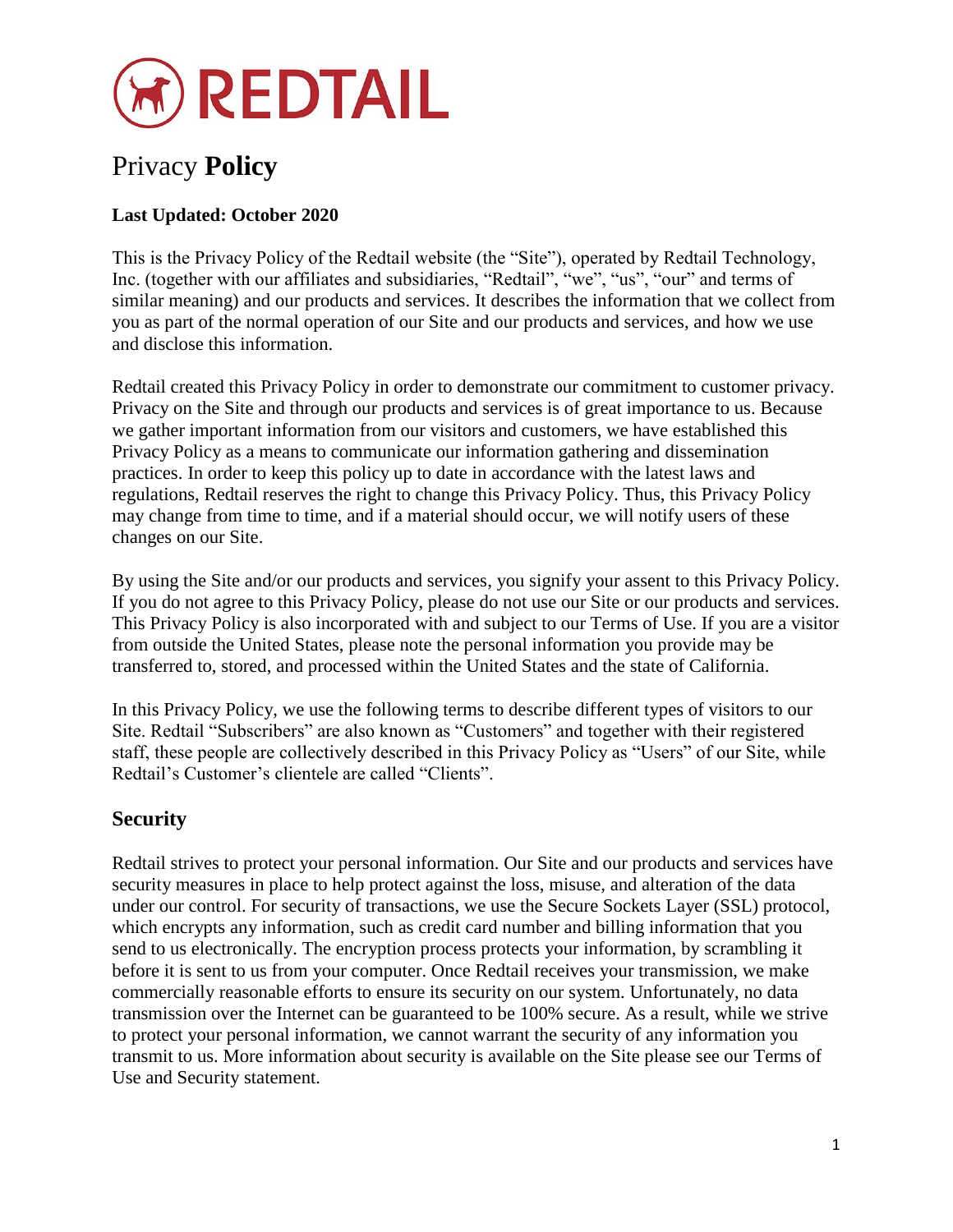

# **What Information Do We Collect?**

Our primary purpose in collecting personal information from you is to provide you with a safe, smooth, efficient, and customized experience. This allows us to provide services and features designed to meet your needs, and to customize our service to make your experience safer and easier. We only collect personal information about you that we consider necessary for achieving this purpose.

### **User Information:**

Once you become a User, we require you to provide us with contact and identity information, billing, and other personal information as indicated on the relevant forms on the Site (which vary, depending on what kind of User you are), and you are no longer anonymous to us. When filling out the forms, we indicate (where possible) which fields are required and which are optional.

In addition, as you use the Site, you can from time to time enter or send to us personal information. For example, if you are a Subscriber, you can enter your own email server settings. As you use the Site you can also from time to time enter personal information about third parties. For example, if you are a Subscriber, you can enter personal information about your Customers and/or your staff. However, you represent and agree that with respect to the personal information of other persons such as your Customers or staff which you collect, use and disclose on the Site or through our products and services, that you have all necessary consents, permissions and rights to collect, use and disclose such personal information, and you agree that the indemnity you give to us in the Terms of Use applies to any non-compliance by you with the foregoing. Redtail does not own, control or direct the use of any of this third party information stored or processed by a Customer or User via the Site.

You may opt not to provide information by declining to become a User or by not using the particular feature of the Site or our products and services for which the information is being collected.

As a User you provide certain Personally Identifiable Information ("PII") to Redtail when choosing to participate in various activities on the Site such as registering as a member of the Site, ordering various products or services, uploading content, taking advantage of promotions, responding to surveys, or subscribing to newsletters or other mailing lists. PII includes information such as your name, street address, town or city, state, zip code, telephone number, instant-messenger nickname, blog or other personal website URL, date of birth, email address and any other information that would allow someone to identify you or contact you. PII also includes information about your personal preferences, survey responses and your transactions or relationship with us, if you have been a user of the Site or you have provided this type of information to us. For example, if you order any of our products, we will also collect and maintain your billing and shipping address, product selections your order number, and information about your computer's internet address and website, which may have referred or directed you to the Site. Sensitive Customer PII that may be input to Redtail products, such as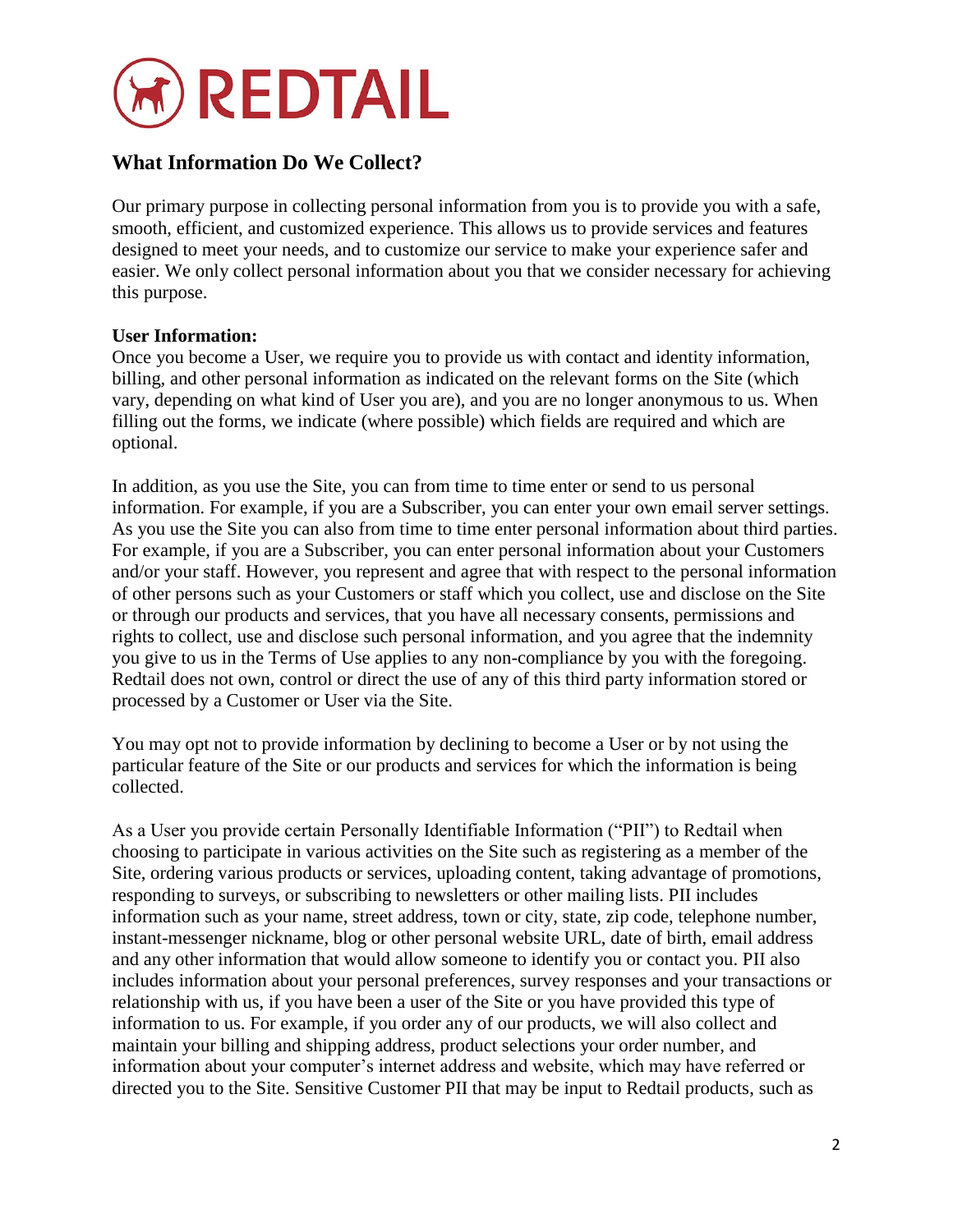

social security numbers, driver's license numbers, and credit or debit card numbers are collected via a secure transmission.

### **Personal Information:**

Personal information is collected when you visit the Site and input information, whether you are registering to use any services, features, or functions of the Site, participating in promotions, ordering or purchasing products or services, or in the course of other exchanges of information, transactions, or activities. We may use this information to tailor your experience on the Site, provide and improve our products and services, display content we think may be of interest to you, or customize what you see when you visit the Site according to your preferences.

We automatically track certain information about you based upon your behavior on our Site and use this information to do internal research on our User's demographics, interests, and requests in order to better understand, protect, and serve you and our community. This information may include the URL that you just came from (whether this URL is on our Site or not), which URL you next go to (whether this URL is on our Site or not), your computer browser information, and your IP address.

### **Cookies:**

"Cookies" are small files placed on your device that assist us in providing our services. We use cookies to allow you to enter your password less frequently during a session, and we use data collection devices (such as Google Analytics), including cookies, on certain pages of the Site to help analyze our web page flow, measure performance, and promote trust and safety, to offer certain features that are only available through the use of a cookie and to allow us to provide information that is targeted to your account.

Standing alone, cookies do not identify you personally. They merely recognize your browser. Unless you choose to identify yourself to Redtail by responding to a promotional offer, opening an account, or registering for a 30-day trial, you remain anonymous to Redtail. In order to begin using Redtail services and create a trial account you will be required to provide Redtail with your name, address, phone number, and email address.
Cookies come in two types: Session and Persistent.

#### **Session Cookies**

Session cookies are temporary cookies that exist only during an online session and are not stored on your computer or mobile device. They are used as part of the login, authentication and session management flows of the SaaS platform websites. Redtail uses Session cookies containing encrypted information to allow the system to uniquely identify you while you are logged in. This information allows Redtail Technology to process your online transactions and requests. Session cookies help us make sure you are who you say you are after you have logged in and are required in order to use the Redtail application. Certain session cookies are also used to understand, for example, if a user interacting with our company website is a new visitor or a visitor returning as part of the same browsing session. These session cookies are erased when you close your browser, or after extended inactivity.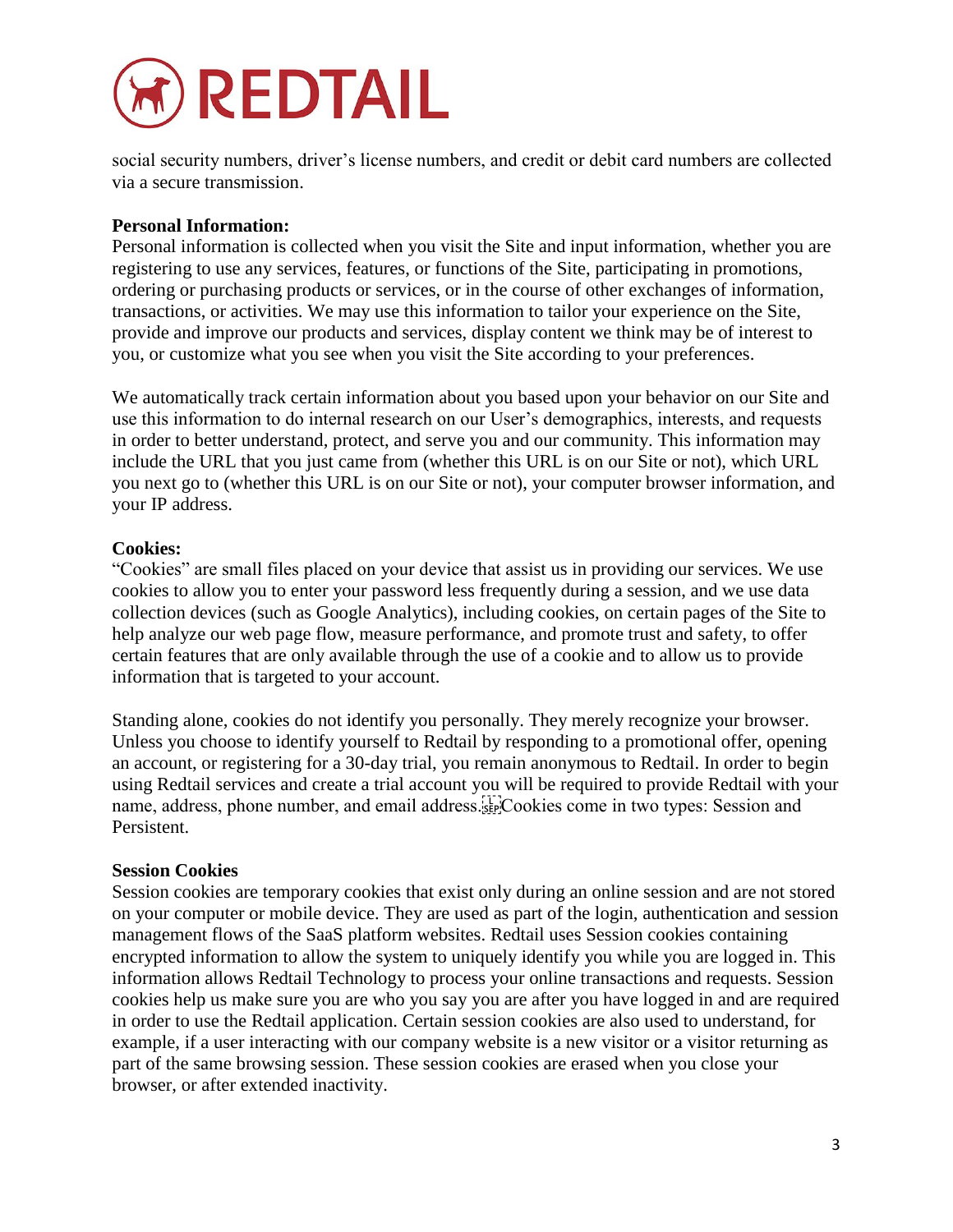

#### **Persistent Cookies**

Persistent cookies are those placed on your computer or mobile device for a pre-determined length of time when you visit this site. Redtail uses persistent cookies that only the Site can read and use, to identify the fact that you are a Subscriber or prior Site visitor (whatever the case may be). We are especially careful about the security and confidentiality of the information stored in persistent cookies. For example, we do not store account numbers or passwords in persistent cookies. They are used on both the SaaS platform and company websites, for reasons including, for example, to store user preferences, understand through Analytics tools what areas of our websites and platform are most popular and how customers and users engage with them as well as storing user preference data such as filters for various functions within the software.

Users can control the use of cookies at the individual browser level. Users who disable their browser's ability to accept cookies will be able to browse our Site but will not be able to use our service successfully.

### **How We Use Your Information**

We use personal and other information obtained from your current and past activities on the Site in order to provide to you with our products and services offered by the Site and other features such as resolution of service or billing disputes; troubleshoot problems; bill any amounts due from you; measure consumer interest in our products and services, inform you about online and offline offers, products, services, events and updates; deliver information to you that may be relevant to your interests, i.e., product news; ways to customize your experience; detect and protect against error, fraud and other criminal activity; enforce our Terms of Use; provide you with system or administrative messages, and as otherwise described to you at the time of collection. On occasion we use email addresses or other contact information to contact our Subscribers to ask them for their input on our services, forward media opportunities, and even to invite them to dinner.

We may also use personal information about you to improve our marketing and promotional efforts, to analyze Site usage, to improve our content and product offerings, and to customize the Site's content, layout, and services. These uses enable Redtail to improve the Site and our products and services, and better tailor them to meet your needs, providing you with a smooth, efficient, safe, and customized experience while using the Site and our products and services. Redtail does not use your personal information for making automated decisions.

### **Our Disclosure of Your Information**

We will not sell or rent your personal information to third parties without your explicit consent. The following describes some of the ways that your personal information may be disclosed in the normal scope of business to provide our services:

#### **Subscribers and Customers, Etc.**

In the normal operation of the Site, Subscriber customer data (including information entered by "staff" members) and activities are disclosed to the applicable Customer, and Client information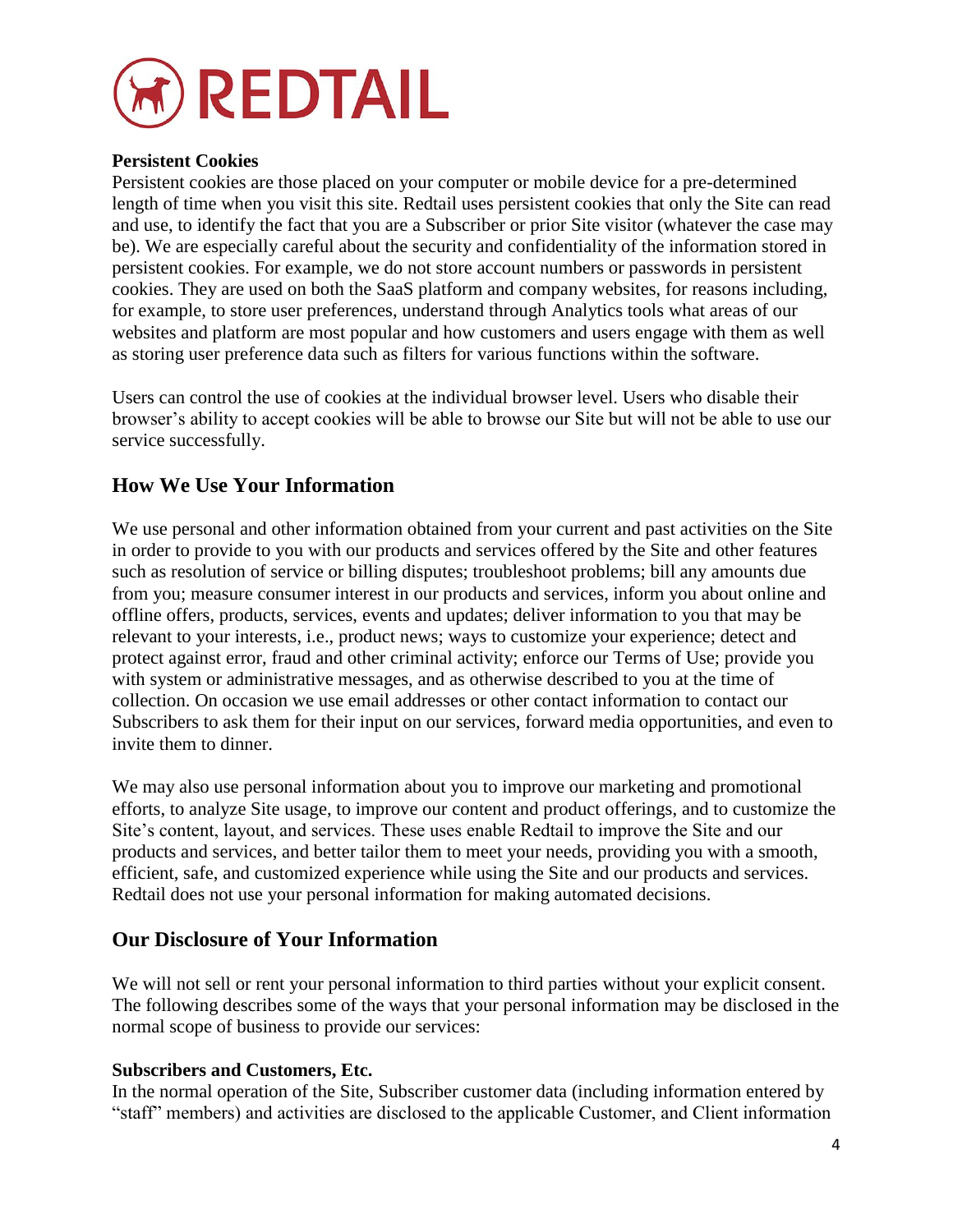

is disclosed to the applicable Subscriber. In general, information you enter on the Site is available to the other persons – whether they are Customers, Subscribers, staff members or others – to whom you give access to your account or to whom you give access to the information through the normal operation of the Site. We do not own, control or direct the use of any of the PII stored or processed by a Customer or User via the Site.

### **Payment Information**

All financial and billing information that we collect through the Site is used solely to bill for our products and services. This billing information is not used by Redtail Technology for marketing or promotional purposes. Redtail Technology uses a PCI Standards Council valid, third-party intermediary (Nationwide through Tri Counties Bank) to manage the credit card processing. This intermediary is solely a link in the distribution chain, and is not permitted to store, retain, or use the information provided, except for the sole purpose of credit card processing. If at any point you wish to cancel your Redtail subscription you may request that Redtail delete personal information pertaining to your billing account.

#### **Forum**

If you post on our forum or blog your username and other information you include is displayed in your postings or comments, and is therefore available to the public. All of your activities in the public areas of the forum will be identifiable to your User ID, and other people can see your published content.<sup>[17]</sup>Subsidiaries and Affiliates; Service Providers

#### **Subsidiaries and Affiliates; Service Providers**

We may from time to time use the services of affiliates, subsidiaries and unrelated service providers in the operation of the Site, and may disclose personal information to them in the course of our use of their services. For example, we may use the services of third-party partners to integrate with the Site. This may involve the exchange of data, including personal information, on servers operated by those partner companies. We take care to use only partners that we believe are reputable and able to live up to our and your expectations, including about the handling of confidential information.

# **Your rights under data protection laws**

Here is a list of the rights that individuals have under data protection laws. They don't apply in all circumstances. If you wish to use any of them, we'll explain at that time if they are engaged or not.

- The right to be informed about the processing of your personal information
- The right to have your personal information corrected if it is inaccurate and to have incomplete personal information completed
- The right to object to processing of your personal information
- The right to restrict processing of your personal information
- The right to have your personal information erased (the "right to be forgotten")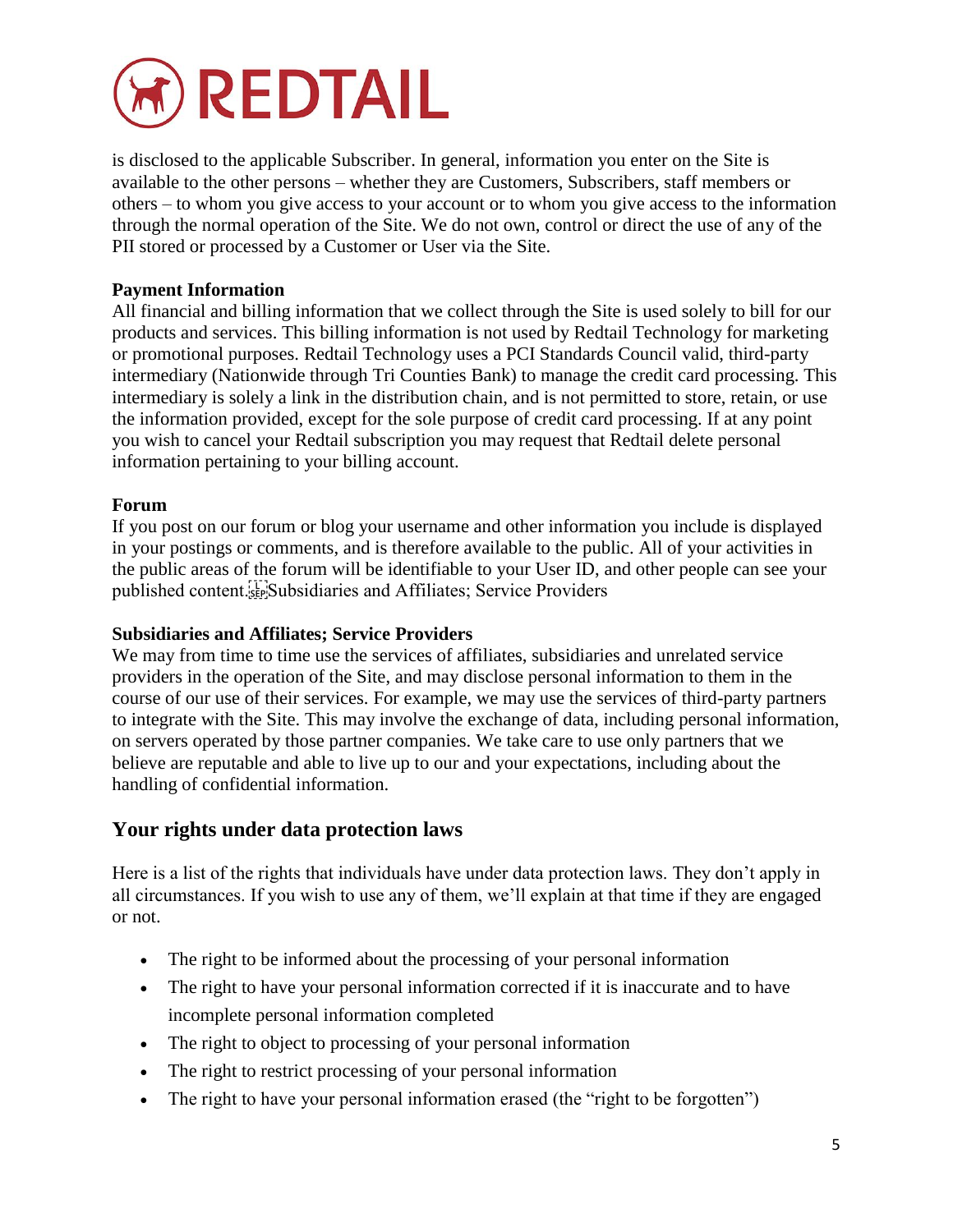

- The right to request access to your personal information and to obtain information about how we process it
- The right to move, copy or transfer your personal information ("data portability")
- Rights in relation to automated decision making which has a legal effect or otherwise significantly affects you

If you have any questions or concerns regarding these rights please contact us via the contact information below.

# **We Rely on the Following Legal Grounds to Use Your Personal Information:**

Where it is needed to provide you with our products, services, or use of our Site.

Where it is in our legitimate interests to do so, such as: managing our products and services, to follow guidance and recommended best practice of government and regulatory bodies, for management and audit of our business operations including accounting, to carry out monitoring and to keep records of our communications with you and our staff, for market research and analysis and developing statistics, for direct marketing communications and related profiling to help us to offer you relevant products and services, subject to the appropriate controls to provide insight and analysis of our customers to business partners, for some of our profiling and other automated decision making, and/or where we need to share your personal information in order to run our business or comply with any legal and/or regulatory obligations.

To comply with our legal obligations or for a public interest.

With your consent or explicit consent: for some direct marketing communications; for some of our profiling and other automated decision making; and/or for some of our processing of special categories of PII.

# **Your Use of Other Persons' Information**

In order to facilitate the services provided, the Site allows you in certain circumstances to give other Users limited access to the personal information of other persons. For example, if you are a Subscriber, you may use the Site to give access to a staff member to the personal information of your Customers. By entering into our Terms of Use, you agree that, with respect to the personal information of other persons that you collect, use and disclose on the Site, you have all necessary consents, permissions, and rights to collect, use and disclose that information as described in this Privacy Policy, and you agree that the indemnity you give to us in the Terms of Use applies to any non-compliance by you with the foregoing.

# **Data Controller and Data Processor**

Redtail does not own, control or direct the use of any of the PII stored or processed by a Customer or User via the Site. Only the Customers or Users are entitled to access, retrieve and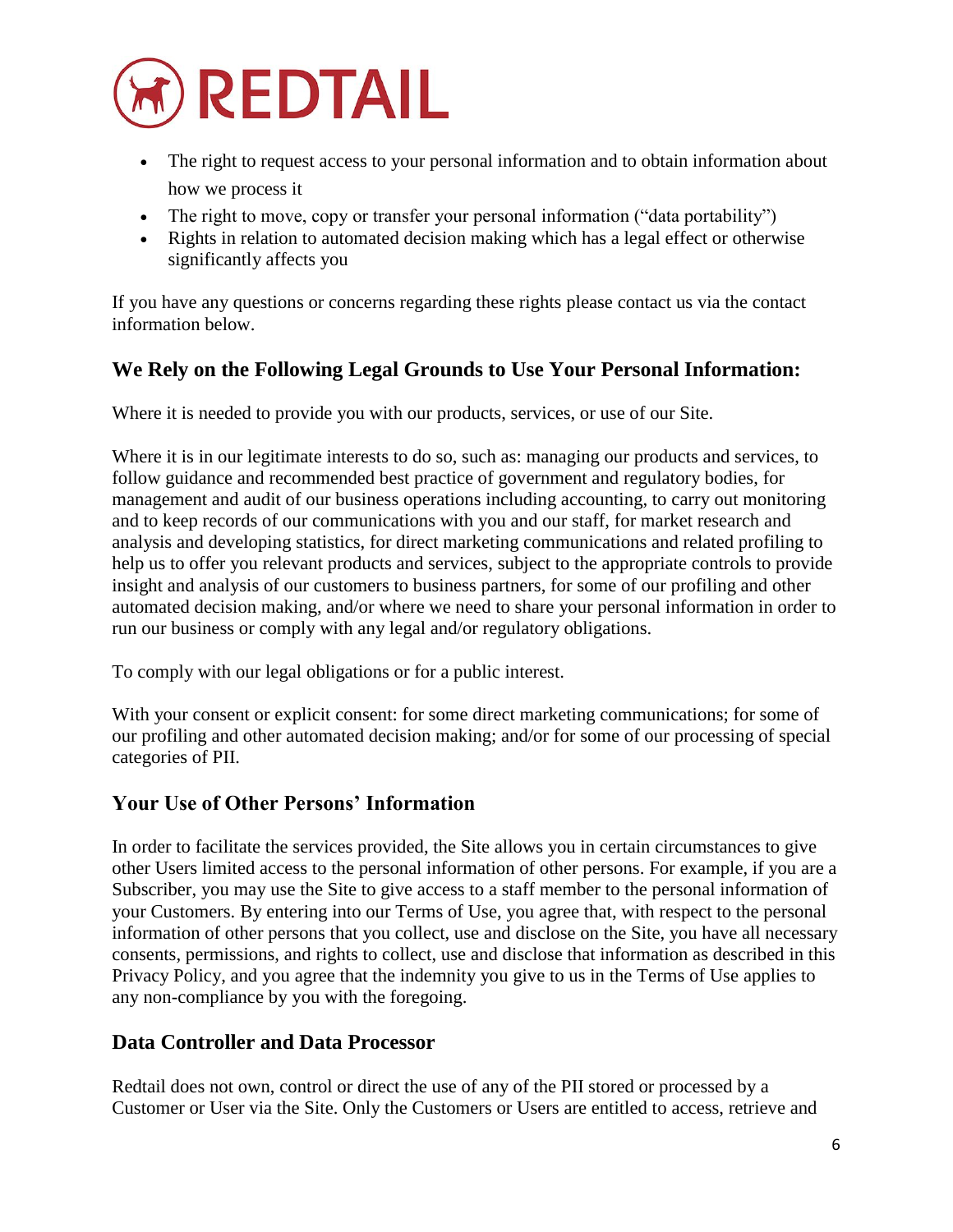

direct the use of such PII. We are largely unaware of what PII is actually being stored or made available by a Customer or User to the Site and do not directly access such PII except as authorized by the Customer, or as necessary to provide services to the Customer and its Users. Because we do not collect or determine the use of any PII and because we do not determine the purposes for which such data is collected, the means of collecting such data, or the uses of such data, Redtail is not acting in the capacity of data controller in terms of the European Union's General Data Protection Regulation (Regulation (EU) 2016/679, hereinafter "GDPR"), the California Consumer Privacy Act ("CCPA"), or other applicable data protection laws (collectively with CCPA and GDPR, "Data Protection Laws"), and does not have the associated responsibilities under the Data Protection Laws. Redtail should be considered only as a processor on behalf of its Customers and Users as to any PII that is subject to the requirements of the Data Protection Laws. Except as provided in this Privacy Policy, Redtail does not independently cause PII stored in connection with the services to be transferred or otherwise made available to third parties. Such actions are performed or authorized only by the applicable Customer or User.

The Customer or the User is the data controller under the Data Protection Laws, meaning that such party controls the manner such PII is collected and used as well as the determination of the purposes and means of the processing of such data.

# **Other Information Collectors**

Except as otherwise expressly included in this Privacy Policy, this document only addresses the use and disclosure of information we collect from you. To the extent that you disclose your information to other parties through the Site, whether they are Subscribers or Customers or otherwise, different rules may apply to their use, collection and disclosure of the personal information you disclose to them. Since we do not control the information use, collection or disclosure policies of third parties, you are subject to their privacy policies. We encourage you to ask questions before you disclose your personal information to others.

# **Special Note on Text Messaging**

We do not use your phone number to send commercial or marketing text messages without your consent or except as part of a specific program or feature for which you will have the ability to opt-in or opt-out. If you choose to opt-in to receive text messages, you consent to receive promotions from us, our affiliates, brands, and third parties with whom we do business or have a contractual relationship. Notwithstanding the foregoing, we may, however, use your phone number without further consent to send you text messages for non-marketing or administrative purposes (such as notifying you of major Site changes or for customer service purposes).

# **How to Access and Change Your Personal Information, or Opt-Out**

You may use your account to access, correct, or change any personal information that you have provided to us or that is associated with your account. Unless otherwise required by law, we reserve the right to require verification of identity and reject opt-out requests in our sole discretion. Of course we are unable to remove any information about you from databases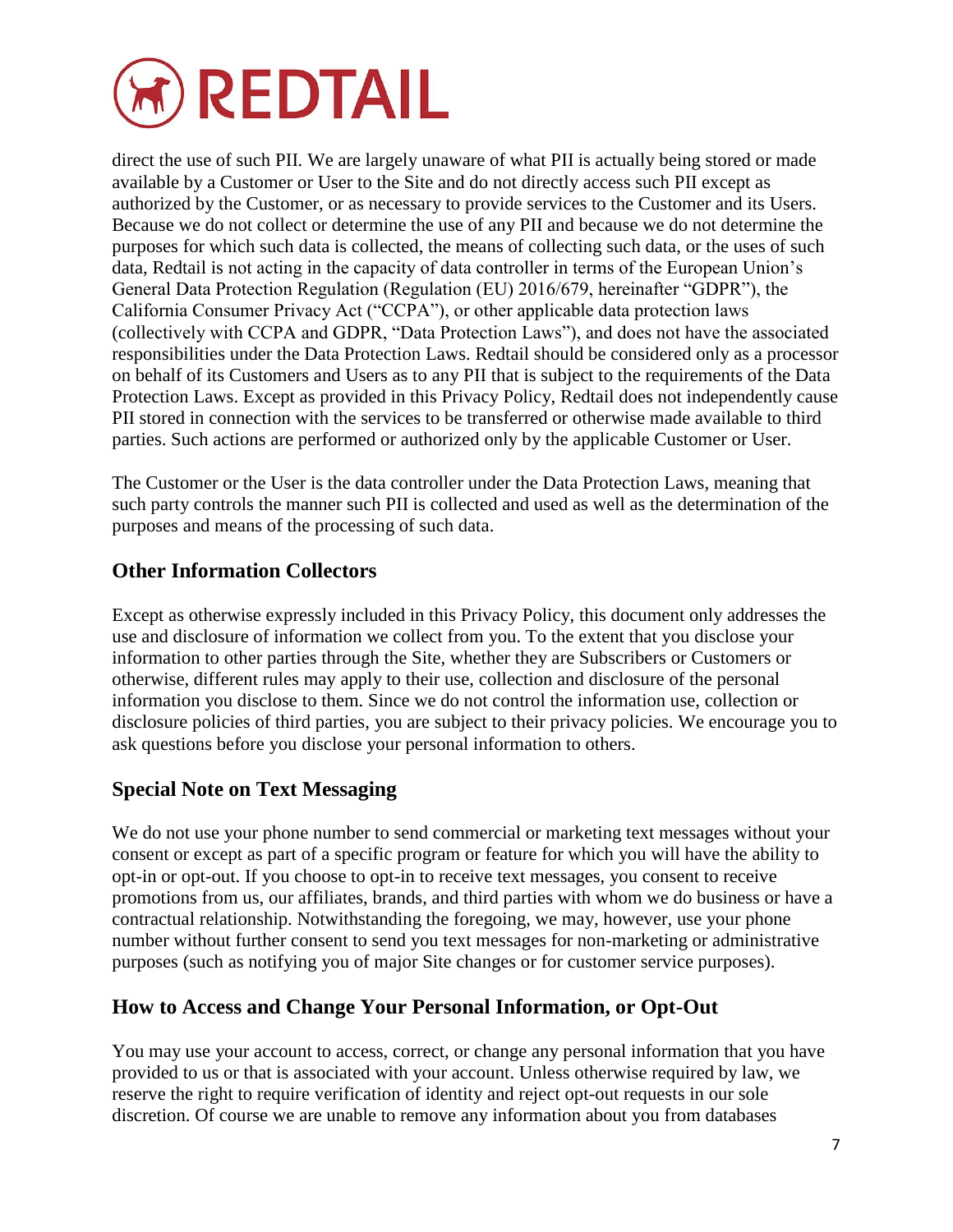

operated by third parties. We do not accept opt-out requests via fax or mail. If we are processing your Personal Information based upon the lawful ground of your consent, you have the right to withdraw your consent for such processing at any time without affecting the lawfulness of the processing based on consent before it is withdrawn. You may also contact us to request access to, transfer of, and rectification or erasure of your PII, or restriction of processing; and to object to processing. Specify the nature of your request and the information that is subject to your request. Please note that changes you request may not be effective immediately. Note that despite any request for removal of or change to personal information, we may need to retain certain information for recordkeeping purposes and there may also be residual information that will remain within our databases and other records, which will not be removed or changed.

After registering, you may also review and request to make changes to your personal information at any time. You may review and/or make changes to your personal information by logging into your account and making such changes in the Manage Your Subscription area. If you disclose personal information in any posting in our forum or blog and wish to have it removed, please contact us at the support contact information posted on the Site.

# **Third-Party Websites**

Our Site may contain links to third-party websites, which may have privacy policies that differ from our own. Except as otherwise expressly included in this Privacy Policy, this document only addresses the use and disclosure of information we collect from you. To the extent that you disclose your information to other parties through these third-party websites, different rules may apply to their use, collection and disclosure of the personal information you disclose to them. Since we do not control the information use, collection or disclosure policies of third parties, you are subject to their privacy policies. We are not responsible for the activities and practices that take place on these sites. Accordingly, we recommend that you review the privacy policy posted on any site that you may access through our Site.

# **Our Commitment to Children's Privacy**

Protecting the privacy of young children is especially important. For that reason, Redtail does not knowingly collect or maintain Personal Information or non-Personal Information on the Site from persons under 18 years of age, and no part of our Site is directed to persons under 18. If you are under 18 years of age, then please do not use or access the Site at any time or in any manner. If Redtail learns that Personal Information of persons under 18 years of age has been collected on the Site without verified parental consent, then Redtail will take the appropriate steps to delete this information.

# **Compliance with Maine Predatory Marketing Law**

Redtail does not knowingly collect or maintain PII on the Site from persons under the age of 18 whose IP address shows that person is located in Maine. If you are under 18 and are located in Maine, please do not use or access the Site at any time or in any manner.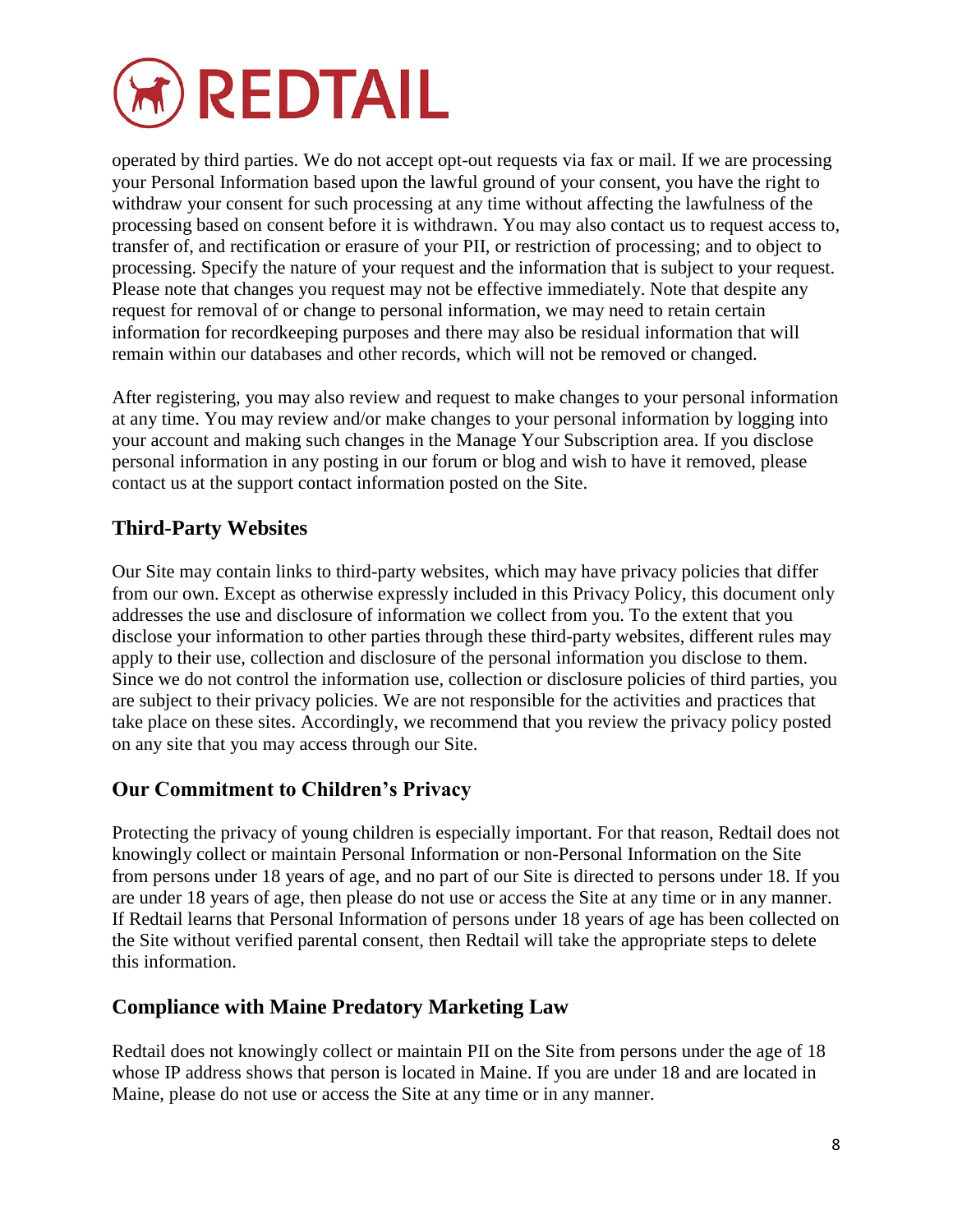

# **Special Note to Non-California Users and International Users**

The Site is hosted in the United States and is intended for and directed to Users in the State of California. If you are a User accessing the Site from the European Union, Asia, or any other region or state other than California with laws or regulations governing personal data collection, use, and disclosure, that differ from United States or the state of California laws, please be advised that through your continued use of the Site, which is governed by U.S. law and California law, this Privacy Policy, and our Terms of Service, you are transferring your Personal Information to the United States.

# **California Customers – Your California Privacy Rights**

California's "Shine the Light" law, Civil Code section 1798.83, requires certain businesses to respond to requests from California customers asking about the businesses' practices related to disclosing personal information to third parties for the third parties' direct marketing purposes. Alternately, such businesses may have in place a policy not to disclose personal information of customers to third parties for the third parties' direct marketing purposes if the customer has exercised an option to opt-out of such information-sharing. We have such a policy in place. As discussed above, if you wish to opt-out of our sharing of your information with third parties for the third parties' direct marketing purposes or to find out more about your opt-out rights, please contact us at support@redtailtechnology.com.

The California Consumer Privacy Act ("CCPA") provides specific protections and rules with respect to California's own definition of "Personal Information," which includes information that identifies, relates to, describes, is reasonably capable of being associated with, or could reasonably be linked, directly or indirectly, with a particular individual or household.

The chart on page 10 provides additional detail on the categories of Personal Information we collect and the purposes for which we use Personal Information.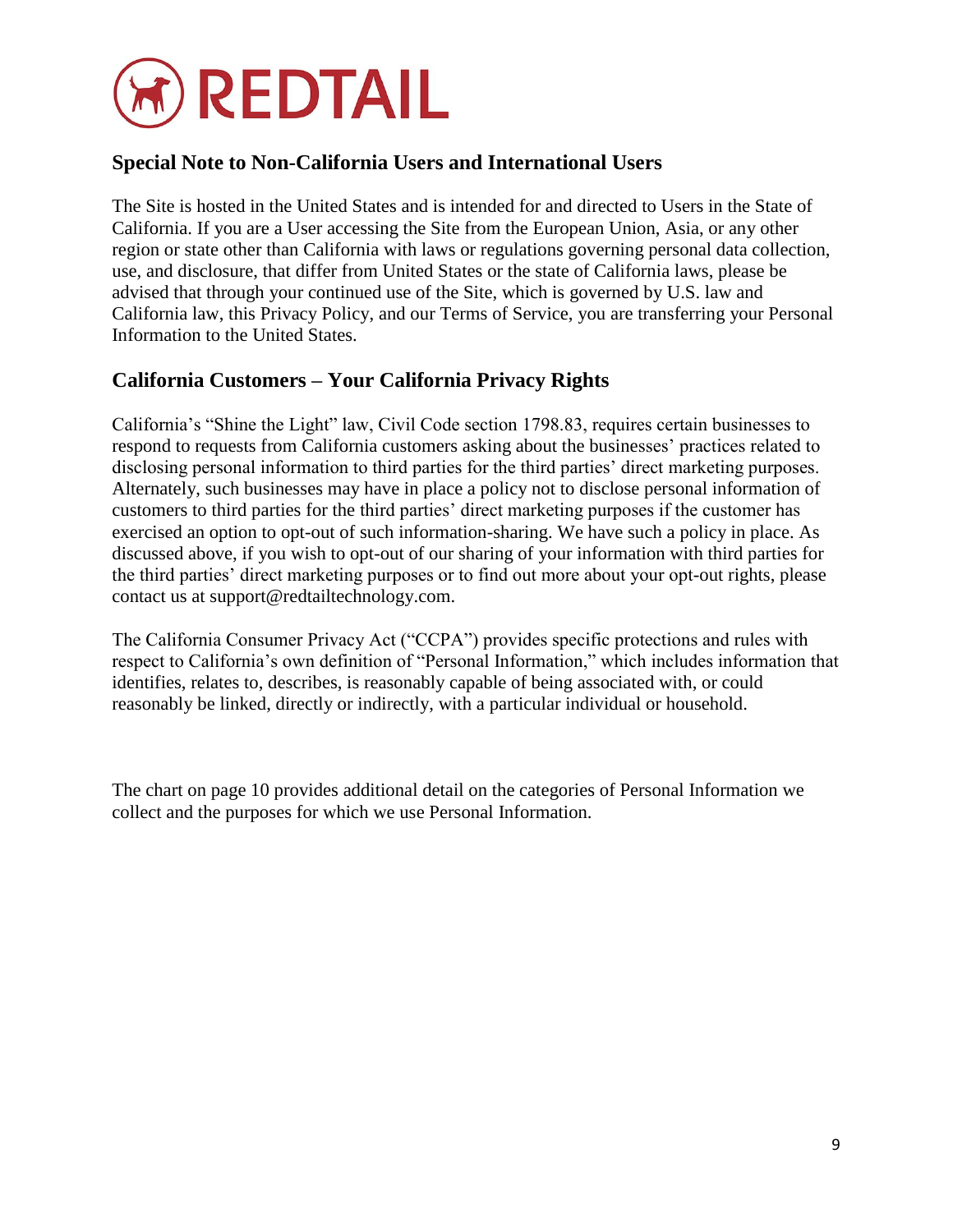

| <b>Categories of Personal</b><br><b>Information Collected</b>                                                  | <b>Business Purposes for Collection</b>                                                                                                                                                                                                                                                                                                                                                                                                             |
|----------------------------------------------------------------------------------------------------------------|-----------------------------------------------------------------------------------------------------------------------------------------------------------------------------------------------------------------------------------------------------------------------------------------------------------------------------------------------------------------------------------------------------------------------------------------------------|
| Personal Identifiers (e.g.,<br>name, email address, date of<br>birth, delivery address, credit<br>card number) | Marketing (including for example advertising, customer<br>acquisition and lead generation, performance media, audience<br>segmentation, event organization, web traffic analytics, brand<br>promotion and analytics, surveys and consumer research,<br>campaigns, management of partner relationships, social media<br>content distribution and analytics, mobile communications,<br>contest administration, and customer engagement and analytics) |
|                                                                                                                | Operational purposes and customer service (including service<br>and product processing, payment processing, anti-fraud, sales<br>data reporting, third-party coordination, and mobile and web<br>services and analytics)                                                                                                                                                                                                                            |
|                                                                                                                | Employment and recruiting (including conducting background<br>checks and employment eligibility verification, for interview<br>purposes, payroll administration and employee timekeeping,<br>benefit administration, creation of tax forms, office<br>administration, business expense processing, industry<br>benchmarking, and internal communications)                                                                                           |
|                                                                                                                | Legal compliance                                                                                                                                                                                                                                                                                                                                                                                                                                    |
| Commercial information (e.g.,<br>purchasing activity)                                                          | Marketing (see above examples)                                                                                                                                                                                                                                                                                                                                                                                                                      |
|                                                                                                                | Operational purposes and customer service (see above examples)                                                                                                                                                                                                                                                                                                                                                                                      |
| Internet or other electronic<br>activity information (e.g.,                                                    | Marketing (see above examples)                                                                                                                                                                                                                                                                                                                                                                                                                      |
| clickstream data and<br>information regarding                                                                  | Operational purposes and customer service (see above examples)                                                                                                                                                                                                                                                                                                                                                                                      |
| interaction with a web site)                                                                                   | Employment and recruiting (see above examples)                                                                                                                                                                                                                                                                                                                                                                                                      |
| Inferences drawn from<br>personal information (e.g.,                                                           | Marketing (see above examples)                                                                                                                                                                                                                                                                                                                                                                                                                      |
| preferences)                                                                                                   | Employment and recruiting (see above examples)                                                                                                                                                                                                                                                                                                                                                                                                      |
| Miscellaneous categories of<br>consumer information (e.g.,<br>household income, gender,                        | Marketing (see above examples)                                                                                                                                                                                                                                                                                                                                                                                                                      |
| marital status, dietary habits,<br>allergies)                                                                  | Operational purposes and customer service (see above examples)                                                                                                                                                                                                                                                                                                                                                                                      |